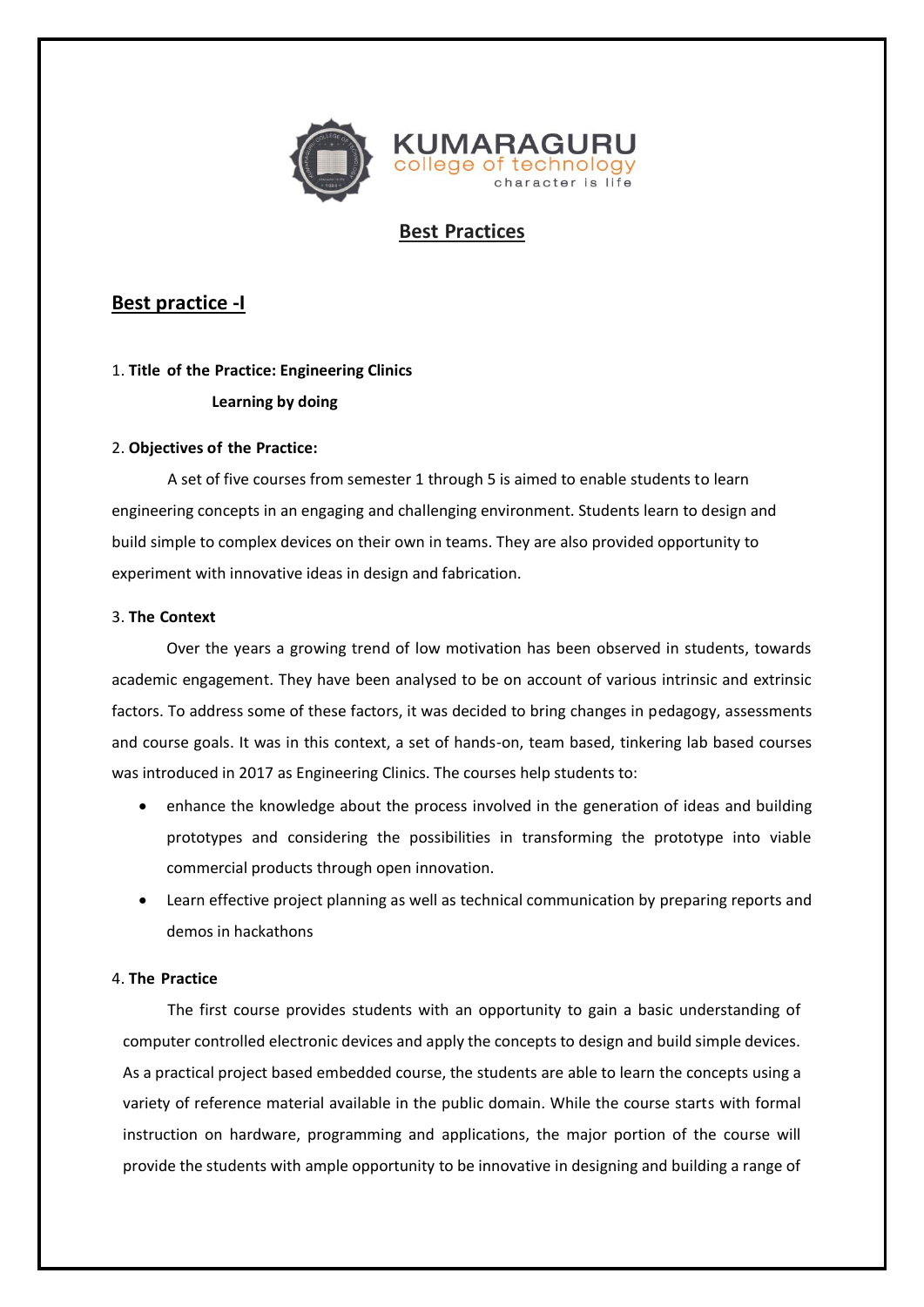products from toys to robots and flying machines. It also helps the students to build a prototype/project in their core domain easily. This course in the Project based learning mode enhances the creative thinking of the students and initiates them to learn in a self-learning mode.

The second course deals with the product development cycle, starting from ideation stage to prototyping. The other courses builds on these and students work on real-world problems. Higher semester courses are based on problems that have real impact on society as well as in generation of IPR

#### 5. **Evidence of Success**

- Renewed interest in engineering
- Wide spectrum of projects chosen and completed by students
- Marked improvement in ability of students to take up challenging tasks, over students who took traditional practical based courses
- Each group has a faculty coordinator/Instructor who will guide/evaluate the overall group as well as individual students. The students display their model in the 'Engineering Clinics Expo' at the end of semester. The progress of the course is evaluated based on reviews and final demonstration of the prototype.

### 6. **Problems Encountered and Resources Required:**

- Separate course plan /training resource for non-circuit branches
- Need to encourage adoption of equivalent open source tools/software's
- More organized and continuous / sustained evaluation throughout the semester

## **Best practice –II**

#### **1. Title of the Practice: Protosem**

### **"Right PROTOTYPE, Prototype RIGHT**"

#### 2. **Objectives of the Practice**

- To build permanently deployable solutions to test value, and validate market potential for UG engineering students
- To impart necessary skills to student innovators for solving localised problems in interdisciplinary teams and build minimum usage prototypes.

## 3. **The Context**

ProtoSem curriculum and course at its core has the focus on enabling students to work on real-world problems, supplied by partner industries/ organizations. Students are selected based on